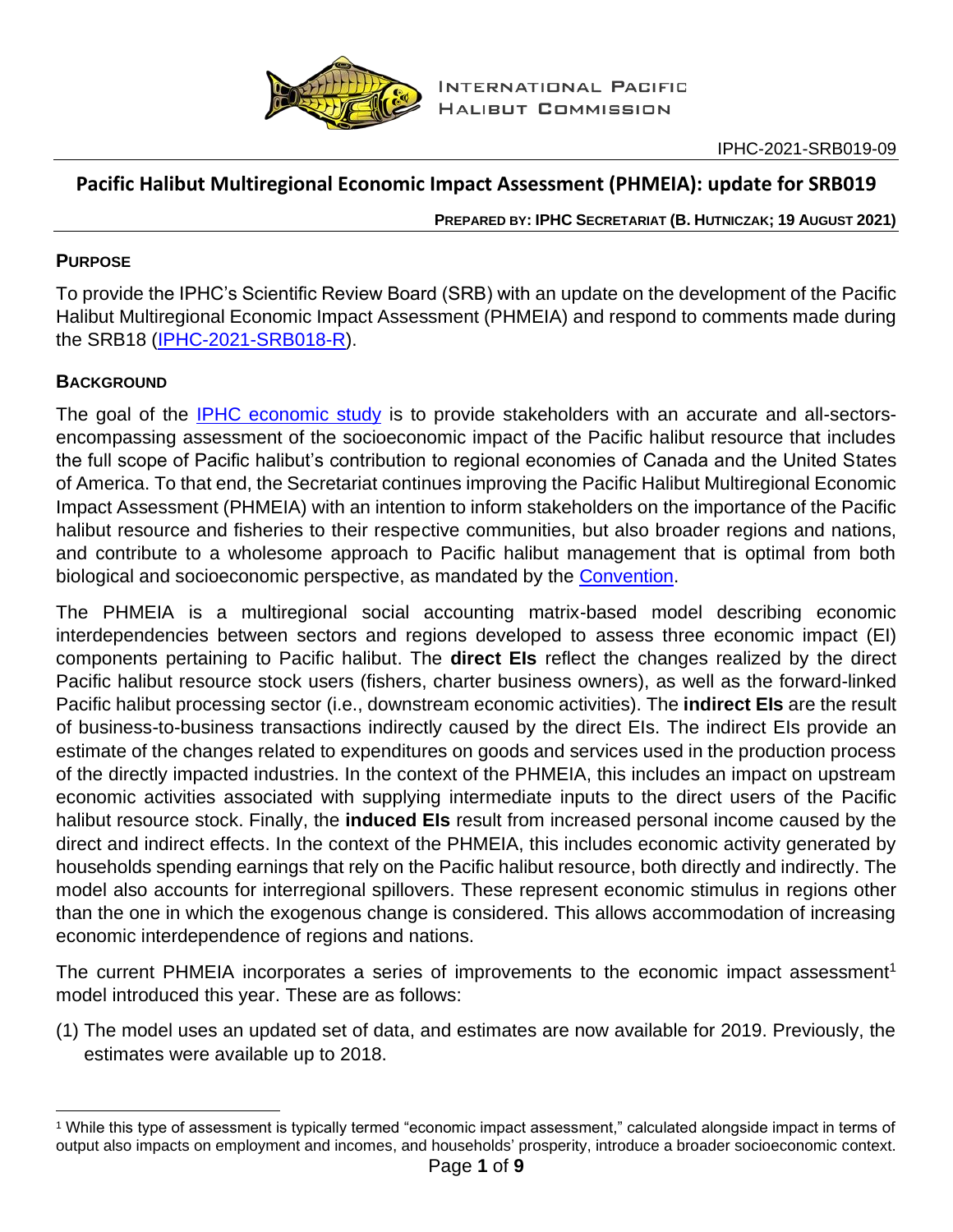

#### IPHC-2021-SRB019-09

- (2) The estimates incorporate flows of earnings related to all Pacific halibut sectors in the model (commercial fishing, processing, and charter sector/Alaska only). See appendix for compilation of data on the flows of benefits in the Pacific halibut sectors in Alaska, from harvest location to buyer's headquarters (**[Figure 2](#page-7-0)**), from the landing area to vessel owner residence and quota holder residence (**[Figure 3](#page-7-1)**), and from sport fishing location to Charter Halibut Permit owner residence (**[Figure 4](#page-8-0)**).
- (3) The latest update of the PHMEIA provides preliminary estimates of community effects. The model informs on the county-level economic impacts in Alaska and highlights communities particularly dependent on Pacific halibut fishing-related economic activities. The results are available in the model app, tab "Community impacts in AK."
- (4) The extended model (labeled PHMEIA-r) provides preliminary estimates for the Alaskan saltwater charter sector that is disaggregated from the services-providing industry. The results are available in the model app, tab "EI of charter fishing in AK." The inclusion of the British Columbia and US West Coast charter sector is underway, pending sufficient primary data submissions and/or compilation of necessary components from secondary data sources. Additional update on this component is anticipated ahead of the IM97.

### **PHMEIA MODEL RESULTS**

The PHMEIA model results suggest that Pacific halibut commercial fishing's total estimated impact in 2019 amounts to USD 194.2 mil. (CAD 257.7 mil.) in households' earnings,<sup>2</sup> including an estimated USD 42.5 mil / CAD 56.4 mil in direct earnings in the Pacific halibut fishing sectors, and USD 178.4 mil (CAD 236.7 mil.) in households income. Moreover, the results suggest that incorporating Pacific halibut-specific outflows has a considerable impact on results. While 1 USD of Pacific halibut output by the commercial sector in Alaska could generate USD 0.71 USD for Alaskan households, out-of-state employment, flows related to beneficial ownership of Pacific halibut fishing rights in Alaska (i.e., quota holdings), and corporate interests of processing sector entities cause this estimate to drop to USD 0.58. This also translates to the unevenness of earnings and economic impact between Alaskan counties (**[Figure 1](#page-2-0)**). The highest economic impacts are estimated for Kenai Peninsula, Kodiak Island, and Petersburg counties.

The total contribution of the Pacific halibut charter sector in Alaska to households is assessed at USD 27.1.7 mil for 2019. This translates into 15% less per 1 USD of output in comparison with the commercial sector. This is not surprising since the commercial sector's production supports not only suppliers to the harvesting sector, but also the forward-linked processing sector. However, the economic impact of 1 lb of Pacific halibut removal counted against TAC in the stock assessment is 66% higher for the charter sector when compared with the commercial sector. It should also be noted that this assessment accounts for only a fraction of the Pacific halibut contribution to the economy through recreational fishing. At this time, the analysis does not account for the impact of anglers spending money on durable goods they use on the charter trips (e.g., fishing equipment) and expenditures by private anglers. The analysis should also not be used as an argument in sectoral allocations

<sup>2</sup> Earnings include both employee compensation and proprietors' income.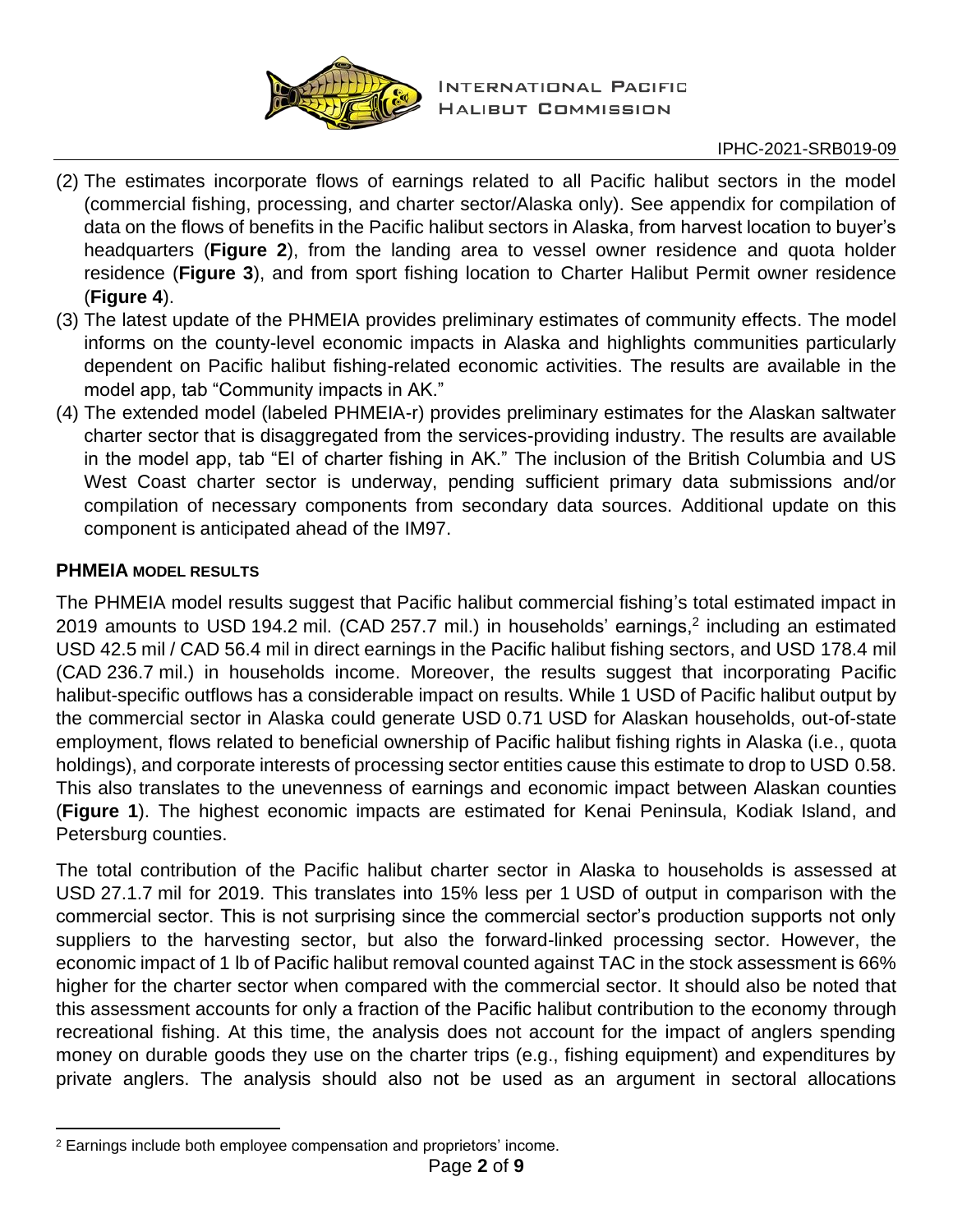

discussions because, as a snapshot analysis, it does not reflect the implications of shifting supplydemand balance.

It is important to note that the model continues to rely heavily on secondary data sources, and as such, the results are conditional on the adopted assumptions for the components for which up-to-date data are not available (summarized for Alaska in Appendix 1 of the [IPHC-2021-SRB018-09;](https://www.iphc.int/uploads/pdf/srb/srb018/iphc-2021-srb018-09.pdf) details for other regions available in [IPHC-2021-ECON-02-R01\)](https://www.iphc.int/uploads/pdf/economics/2021/iphc-2021-econ-02.pdf). That said, the Secretariat strives to make the best use of data collection programs of national and regional agencies, academic publications on the topic, and grey literature reporting on fisheries in Canada and the United States.

A detailed description of the model is available in the [economic study section of the IPHC website.](https://www.iphc.int/management/science-and-research/economic-research) Additional details on the methodology are available in **IPHC-2021-ECON-03**. The PHMEIA is accompanied by the [economic impact visualization tool,](http://iphcecon.westus2.cloudapp.azure.com:3838/ModelApp_azure/) which use can be guided by the PHMEIA app manual [\(IPHC-2021-ECON-04\)](https://econdat.blob.core.windows.net/data2share/IPHC-2021-ECON-04-PHMEIA_app_manual.pdf).

Looking forward, the Secretariat also identified a number of tasks that would enhance PHMEIA usability to the Commission. These are described in more detail in the *IPHC 5-year Program of Integrated Science and Research* (IPHC, 2021).



<span id="page-2-0"></span>**Figure 1** County-level economic impact estimates for Alaska in [mil. USD, 2019].

## **FINAL REMARKS**

The PHMEIA model fosters stakeholders' better understanding of a broad scope of regional impacts of the Pacific halibut resource. Leveraging multiple sources of socioeconomic data, it provides essential input for designing policies with desired effects depending on regulators' priorities. By tracing the socioeconomic impacts cross-regionally, the model accommodates the transboundary nature of the Pacific halibut and supports joint management of a shared resource, such as the case of collective management by the IPHC. Moreover, the study informs on the community impacts of the Pacific halibut resource throughout its range, highlighting communities particularly dependent on economic activities that rely on Pacific halibut. A good understanding of the localized effects is pivotal to policymakers who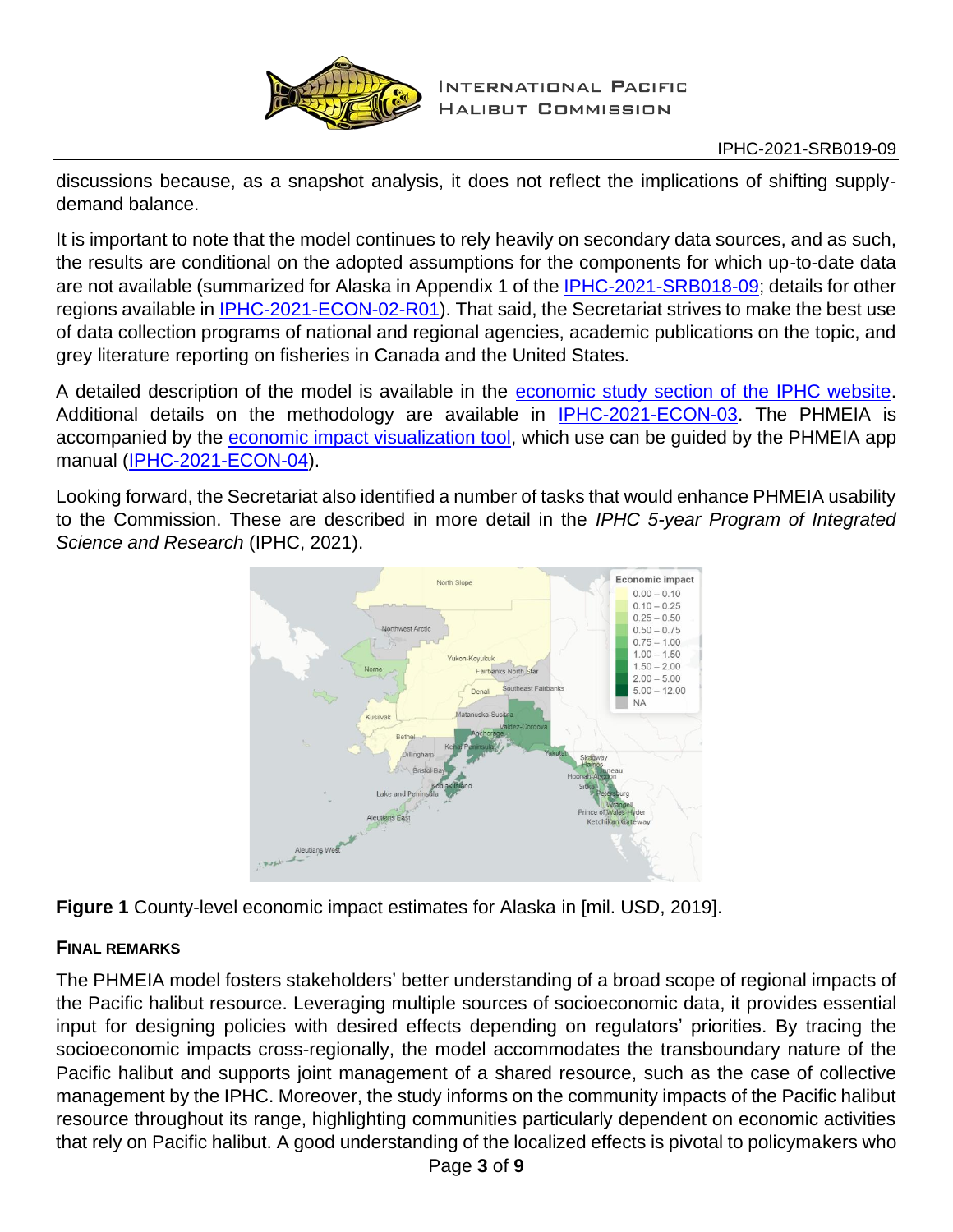

are often concerned about community impacts, particularly in terms of impact on employment opportunities and households' welfare.

Integrating economic approaches with stock assessment and MSE can assist fisheries in bridging the gap between the current and the optimal economic performance without compromising the stock biological sustainability. Economic performance metrics presented alongside already developed biological/ecological performance metrics would bring the human dimension to the MSE framework, adding to the IPHC's portfolio of tools for assessing policy-oriented issues (as requested by the Commission, [IPHC-2021-AM097-R,](https://iphc.int/uploads/pdf/am/am097/iphc-2021-am097-r.pdf) AM097-Req.02). Moreover, the study can also inform on socioeconomic drivers (human behavior, human organization) that affect the dynamics of fisheries, and thus contribute to improved accuracy of the stock assessment and the MSE (Lynch, Methot and Link, 2018). As such, it can provide a complementary resource for the development of harvest control rules, thus directly contributing to Pacific halibut management.

Lastly, while the quantitative analysis is conducted with respect to components that involve monetary transactions, Pacific halibut's value is also in its contribution to the diet through subsistence fisheries and importance to the traditional users of the resource. To native people, traditional fisheries constitute a vital aspect of local identity and a major factor in cohesion. One can also consider the Pacific halibut's existence value as an iconic fish of the Pacific Northwest. While these elements are not quantified at this time, recognizing such an all-encompassing definition of the Pacific halibut resource contribution, the project echoes a broader call to include the human dimension into the research on the impact of management decisions, as well as changes in environmental or stock conditions.

## **COMMENTS FROM SRB18**

The SRB "*AGREED that an economic impacts study provides considerable value and leverage to stakeholders in establishing the importance of the Pacific halibut resource and fisheries to their respective communities, both locally, regionally, and internationally*" (SRB18, para. 49). Recognizing that it is commonplace to consider socioeconomic factors when designing harvest policies without formal assessment, the SRB also made several comments focused on improving stakeholders' confidence in the model results.

The SRB "*NOTED improving the accuracy of the economic impact assessment of the Pacific halibut resource depends on broader stakeholders' active participation in developing the necessary data for analysis and ENCOURAGED additional outreach activities*" (SRB18, para. 50). The Secretariat is working on an improved strategy for primary data collection following the 2021 fishing season. Further simplification of the survey is anticipated ahead of the IM97. The Secretariat is also cautiously optimistic regarding engagement with stakeholders on economic data collection in post-covid times.

Further, the SRB "*NOTED that an external peer review of the economic study would be useful given the lack of economics expertise on the SRB and the importance of having a robust, well-vetted economic impact analysis*" (SRB18, para. 51). To that end, the Secretariat notes that it has initiated the development of terms of reference for external review of the PHMEIA model.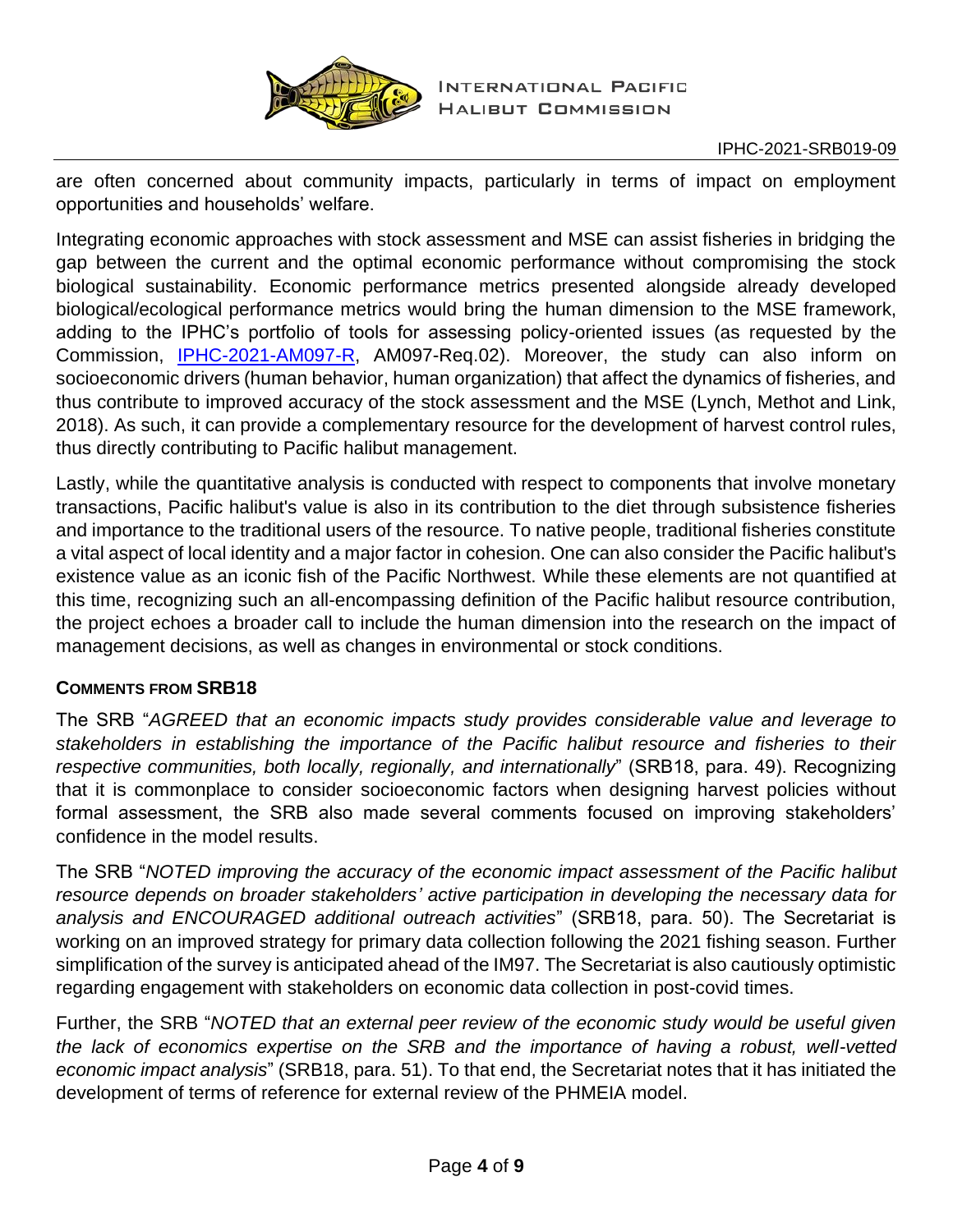

#### IPHC-2021-SRB019-09

The Secretariat also informed the Commission that the SRB "*REQUESTED specific guidance and clarification from the Commission on the objectives and intended use of this study*" 3 (SRB18, para. 52) and "*AGREED that there is potential value in introducing socioeconomic performance metrics to the MSE framework*" (SRB18, para. 53).<sup>4</sup>

#### **OBJECTIVES**

**[Table 1](#page-4-0)** summarizes the progress to date against the IPHC economic study objectives.

#### <span id="page-4-0"></span>**Table 1**. The study objectives – summary of progress

| Objective                                                                                      | Status*                    |
|------------------------------------------------------------------------------------------------|----------------------------|
| Item 1: Survey of previous studies and existing information                                    | ---                        |
| <b>Item 1.a: Literature review</b>                                                             | <b>COMPLETED</b>           |
| Item 1.b: Description of ongoing regular data collection programs                              | <b>COMPLETED</b>           |
| Item 1.c: Collection of primary data - commercial sector survey                                | <b>IN PROGRESS</b>         |
| Item 1.d: Collection of primary data - charter sector survey                                   | <b>IN PROGRESS</b>         |
| Item 2: Comprehensive qualitative structural description of the current economics of the       |                            |
| Pacific halibut resource                                                                       |                            |
| Item 2.a: Description of the economics of the Pacific halibut commercial sector                | <b>COMPLETED</b>           |
| Item 2.b: Description of the economics of the Pacific halibut recreational sector              | <b>COMPLETED</b>           |
| Item 2.c: Description of the economics of other Pacific halibut sectors (bycatch, subsistence, | <b>IN PROGRESS</b>         |
| ceremonial, research, non-directed)                                                            |                            |
| Item 3: Quantitative analysis of the economic impact of the directed Pacific halibut fishery   | ---                        |
| <b>Item 3.a:</b> Methodology $-$ a model of the economy                                        | <b>COMPLETED</b>           |
| Item 3.b: Methodology - inclusion of the commercial sector in the SAM                          | COMPLETED <sup>(1)</sup>   |
| Item 3.c: Methodology - inclusion of the recreational sector in the SAM                        | COMPLETED <sup>(1)</sup>   |
| <b>Item 3.d:</b> Methodology – economic value of the subsistence use                           | IN PROGRESS <sup>(2)</sup> |
|                                                                                                |                            |
| Item 4: Account of the geography of the economic impact of the Pacific halibut sectors         | ---                        |
| Item 4.a: Visualization of region-specific economic impacts                                    | COMPLETED <sup>(1)</sup>   |
| Item 5: Analysis of the community impacts of the Pacific halibut fishery throughout its range, | ---                        |
| including all user groups                                                                      |                            |
| Item 5.a: Community impacts assessment of the Pacific halibut fishery                          | COMPLETED <sup>(1)</sup>   |
| Item 6: Summary of the methodology and results of the IPHC study in comparison to other        |                            |
| economic data and reports for the Pacific halibut resource, other regional fisheries, and      |                            |
| comparable seafood industry sectors                                                            |                            |

\* All items marked as COMPLETED are subject to updates based on the direction of the project and evolution of the situation in the Pacific halibut fisheries. (1)Subject to changes based on the data collected through the IPHC Economic survey. (2)Subject of collaborative research proposal with NOAA Alaska Fisheries Science Center.

<sup>3</sup> The SRB "*NOTED that, without a clearer understanding of the Commissions purpose for future use of this work, it is difficult to provide guidance on prioritising model development (e.g. improve spatial resolution, incorporate dynamic / predictive processes, adding more detail on subsistence and recreational fisheries, including uncertainty in the assessment)"* (SRB18, para. 52).

<sup>4</sup> The SRB also noted a caveat that "*there may be alternative methods to accomplish this specific task*" (SRB18, para. 53), but no potential alternatives approaches were mentioned.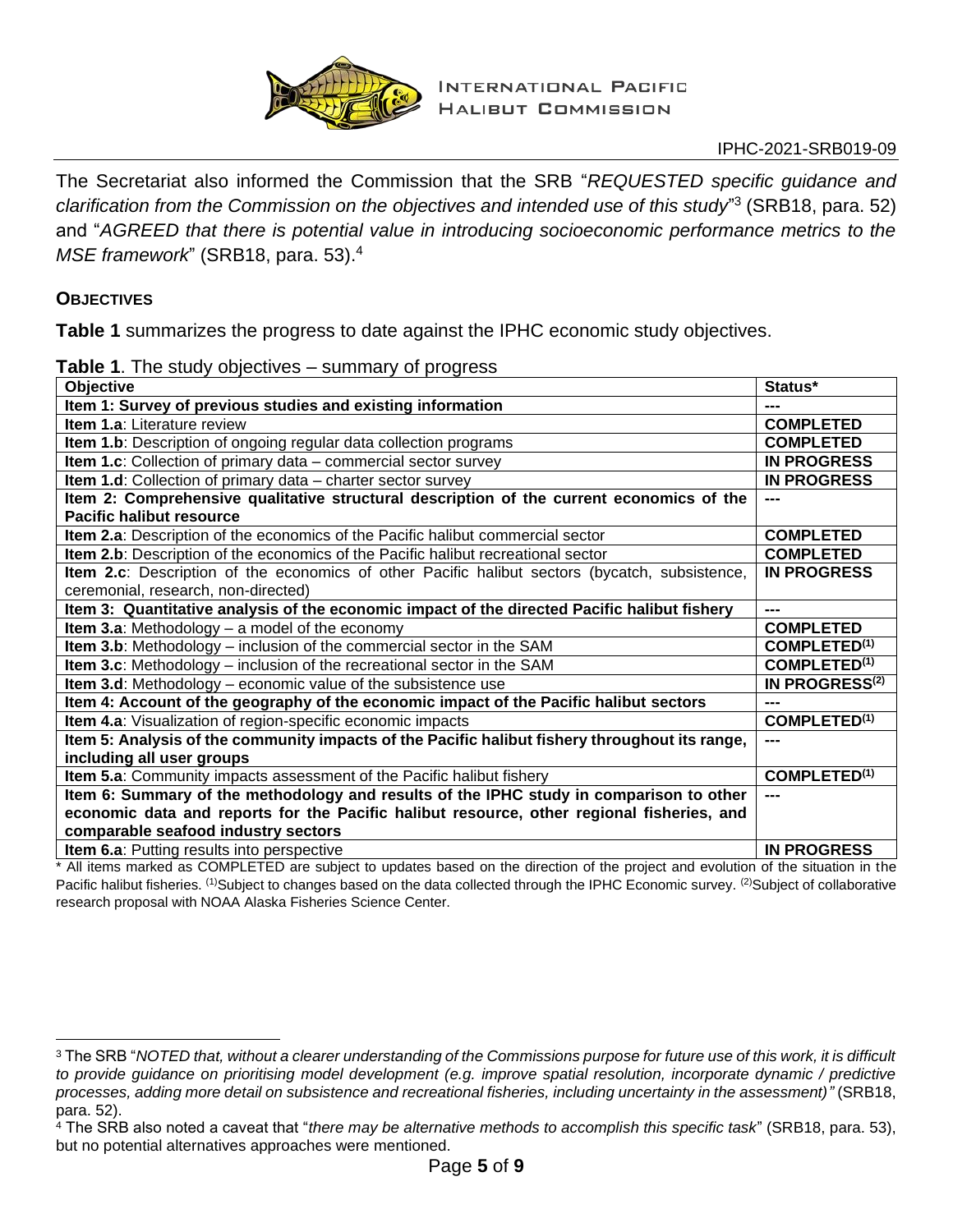

#### **RECOMMENDATION/S**

That the SRB:

1) **NOTE** paper IPHC-2021-SRB019-09 which provides an update on the development of the Pacific Halibut Multiregional Economic Impact Assessment (PHMEIA) and responds to comments made during the SRB18.

### **LITERATURE**

ADFG (2021) *Commercial Permit and License Holders Listing*. Available at: https://www.adfg.alaska.gov/index.cfm?adfg=fishlicense.holders.

CFEC (2021a) *CFEC Public Search Application - Permits*. Available at: https://www.cfec.state.ak.us/plook/#permits.

CFEC (2021b) *CFEC Public Search Application - Vessels*. Available at: https://www.cfec.state.ak.us/plook/#vessels.

IPHC (2021) *International Pacific Halibut Commission 5-Year program of integrated science and research (2021-26)*, *IPHC–2021–5YPISR*. Seattle, WA.

Lynch, P. D., Methot, R. D. and Link, J. S. (2018) 'Implementing a Next Generation Stock Assessment Enterprise: Policymakkers' Summary', *NOAA Technical Memorandum NMFS-F/SPO-183*.

NOAA (2021) *Charter (Sport) Halibut - Charter Halibut Permits List*. Available at: https://www.fisheries.noaa.gov/alaska/commercial-fishing/permits-and-licenses-issuedalaska#charter-(sport)-halibut.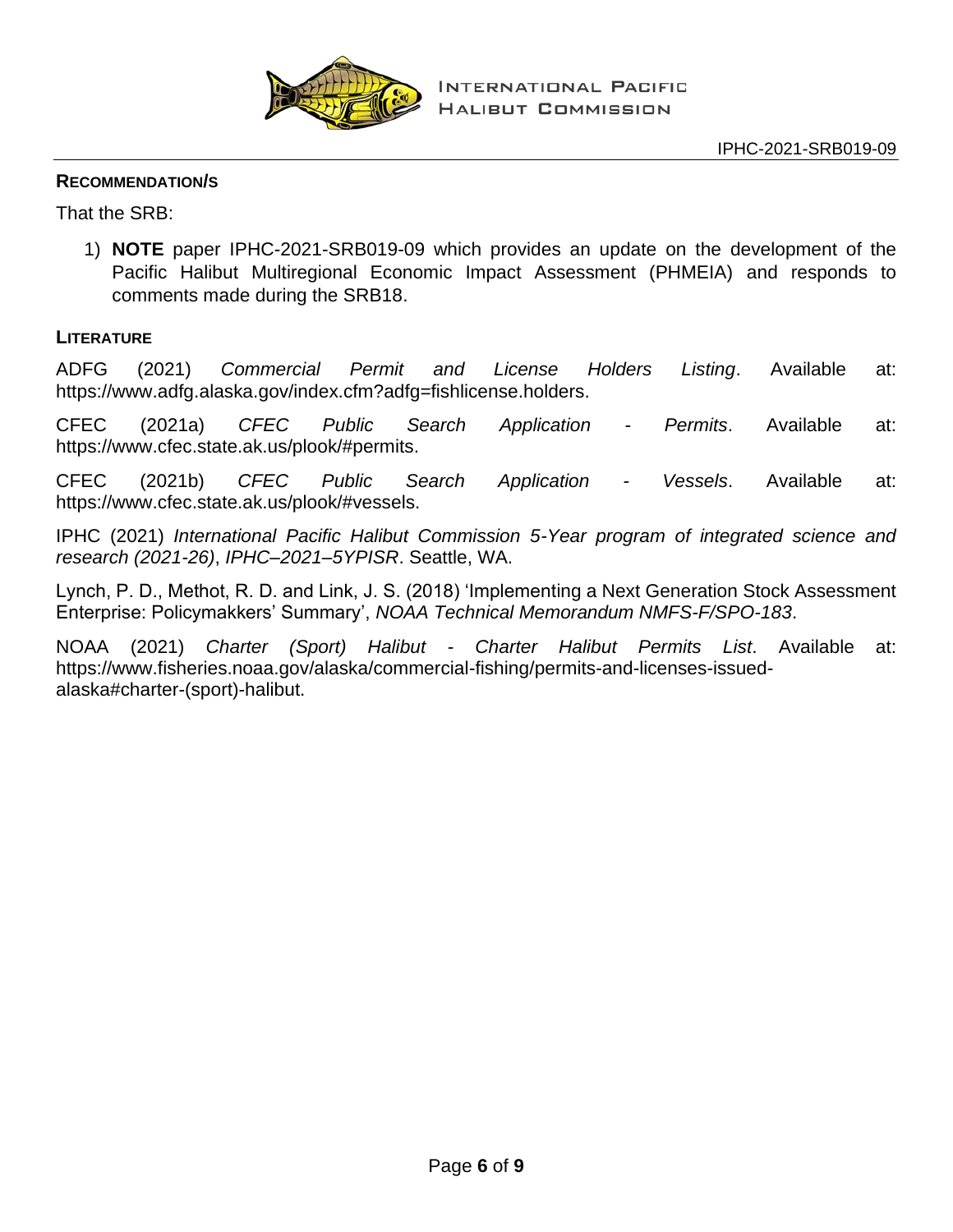

### **APPENDIX**

*Income flows in the Pacific halibut commercial fishing sectors in Alaska*

**[Figure 2](#page-7-0)** depicts the flow of revenue from the harvest location to the processing profit beneficiary. Here, nods represent spatial aggregation:

- Blue harvest by IPHC Regulatory Areas;
- Red county of the landing site;
- Yellow if ordered, county of the custom processing;
- Green county of the reported buyer, as reported in the ADFG's Commercial Permit and License Holders Listing (ADFG, 2021);
- Purple location of the Fisheries Business License holder, based on the contact address reported in ADFG (2021b).

Ribbons represent flows in terms of the estimated value of landings (mil. USD) (i.e., landing value, not adjusted for value added through processing):

- Blue ribbons represent the flows from harvest grounds to landing sites in Alaska;
- Grey ribbons represent the flows between nodes that are located in the same Alaskan county;
- Orange ribbons represent the flows between nodes that are located in different counties;
- Red ribbons represent the flows out of Alaska.

The direction of the flow of benefits from the landing area to vessel owner residence and quota holder residence is depicted in **[Figure 3](#page-7-1)**. Here, the inner circle represents the county where the fish was landed, and the outer circle represents the county where (1) the vessel owner resides, as reported in CFEC (2021), and (2) where the quota owner resides, as reported in CFEC (2021a). The width of the ring section represents the estimated value of landings.

The cross-regional flows related to proprietors' income in the charter sector were assessed using permit holder addresses reported by NOAA (2021b) and approximated by the number of endorsed anglers associated with each permit. These flows are depicted in **[Figure 4](#page-8-0)**.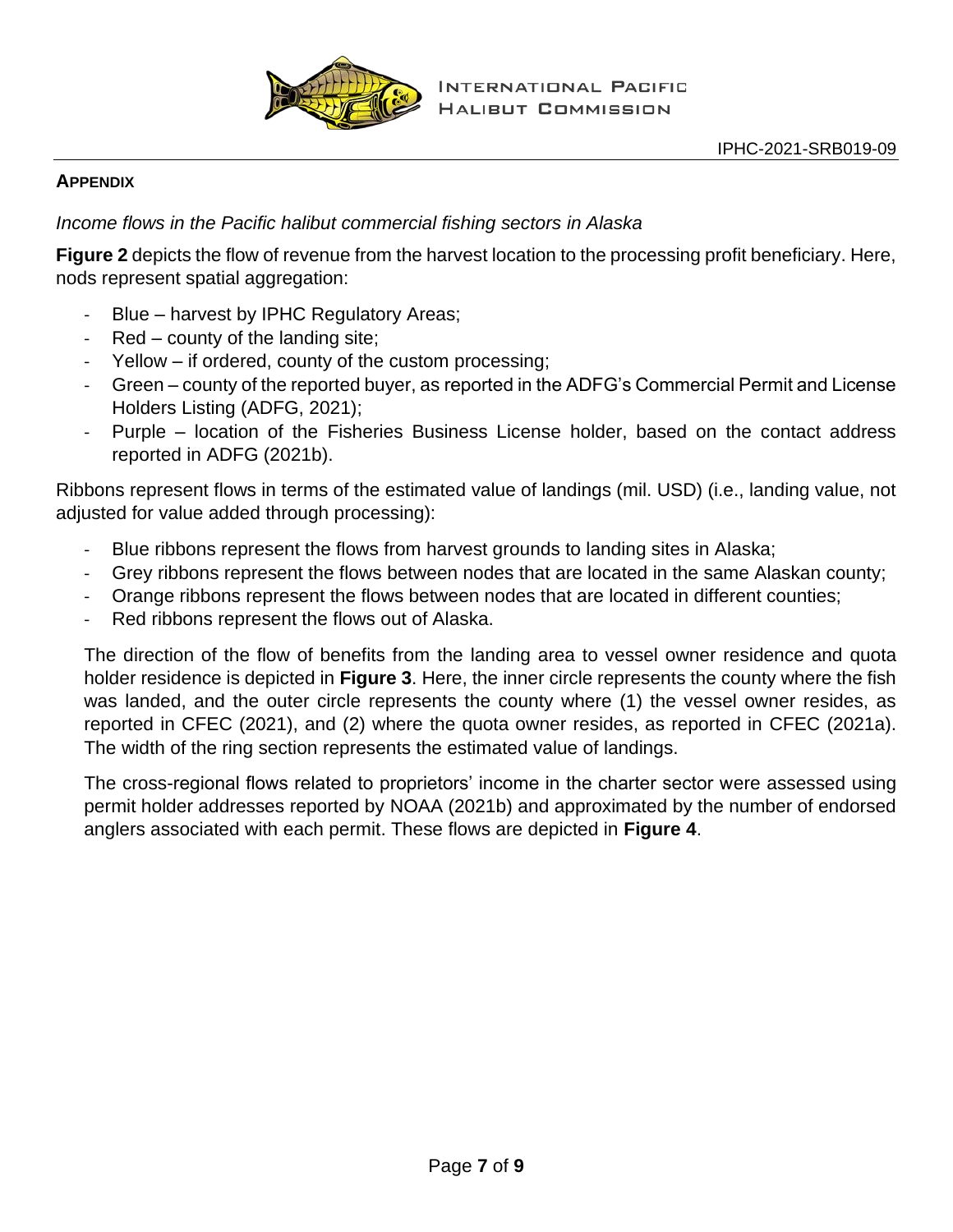

#### **INTERNATIONAL PACIFIC HALIBUT COMMISSION**

### IPHC-2021-SRB019-09



WC represents US West Coast (WA, OR and CA)

## <span id="page-7-0"></span>**Figure 2** Flow of Pacific halibut harvest from harvest location to buyer's headquarters (2020).



(1) Landing area vs. vessel owner residence (2) Landing area vs. permit owner residence

<span id="page-7-1"></span>**Figure 3** Direction of the flow of benefits from the landing area to (1) vessel owner residence, (2) quota holder residence (2020).